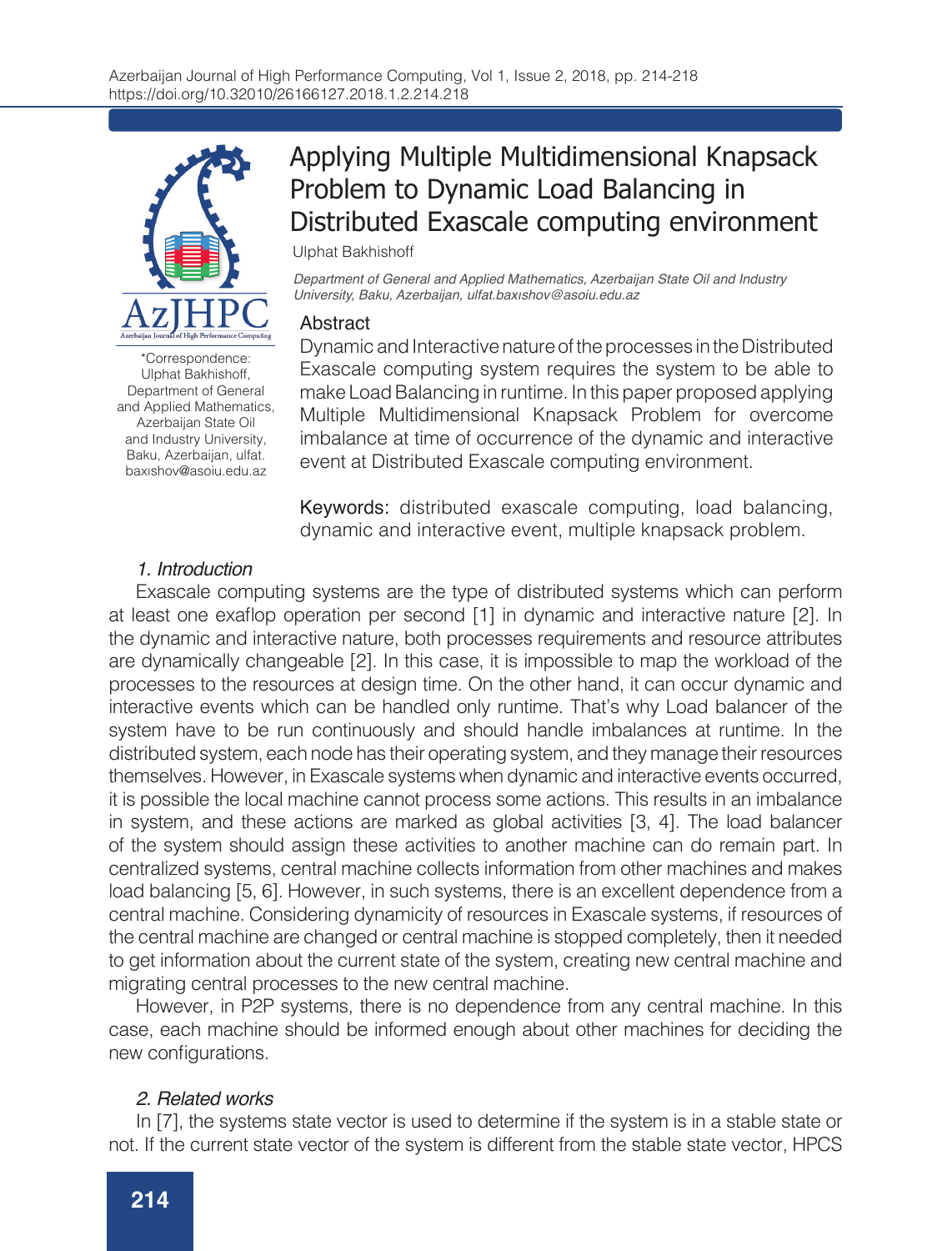manager tries to bring the system to the old known stable state or waits for the system to reach to the new stable state. It is activated while the length or angle difference occurred between the current state vector and the known stable state vector of the system.

In [9], proposed load balancing model based on supply and demand model for four types of resources – File, Memory, I/O, and CPU. For this model, each machine independently tries solving imbalance, working in supply or demand mode. However, deciding on choosing the mode, it needed to gain information about all active nodes [9] in the system.

In [2], machines in the system, are negative and positive loaded where positively loaded machines are machines which getting loaded for this model, the state of each machine evaluated from perspectives of other machines. The positively loaded machines use status of other machines from the perspective of itself for distributing extra loads. It supplies opportunity making load balancing in each machine in a fully distributed system without being dependent any central machine. However, this model requires calculated load value. Considering each process may require multiple types of resource and additionally in Exascale system resource attributes are dynamically changeable, it needed to make a rule for calculating the overall load of a system based on a load of each type of the resource of the system.

# *3. The load balancing model*

Let us consider that there has N machine in the distributed system. Each machine in the distributed system has  $C_i$  capability where  $i = \overline{1,N}$  is the index of the machine. On the other hand, consider that there  $M$  process in the queue and each process has  $R_j$  requirement and  $P_j$  profit, where  $j = \overline{1,M}$  is the index of the process. At this time considered one-time-policy for processes, so, each process can be executed only one time [2]. However, in dynamic load balancing techniques, it is possible reassignment [8]. Taking into account that, for the paper the task is finalizing work in minimal time, using maximally available resource [2], the profit of the process can be the execution time (i.e., CPU call count) saving in respect of the maximal process execution time, and it can be calculated as following:

$$
P_j = \max_{1 \le k \le M} T_k - T_j, \qquad j = \overline{1, M} \tag{1}
$$

Here  $T_k$  is the execution time of  $k^{th}$  process. So, which process finishes earlier it is more valuable.

this process to assign processes to resources. The task is the Dynamic Programming problem named 0-1 Multiple Knapsack Problem (0-1MKP) [9]. There are several

Considering this the main task can be given as following:

$$
maximize \ z = \sum_{i=1}^{N} \sum_{j=1}^{M} P_j X_{ij}
$$
 (2)

subject to 
$$
\sum_{j=1}^{M} R_j X_{ij} \le C_i, \qquad i = \overline{1, N}
$$
 (3)

$$
\sum_{i=1}^{N} X_{ij} \le 1, \qquad j = \overline{1,M} \tag{4}
$$

$$
X_{ij} = \begin{cases} 1, & if process j assigned to machine i \\ & 0, & otherwise \end{cases}
$$
 (5)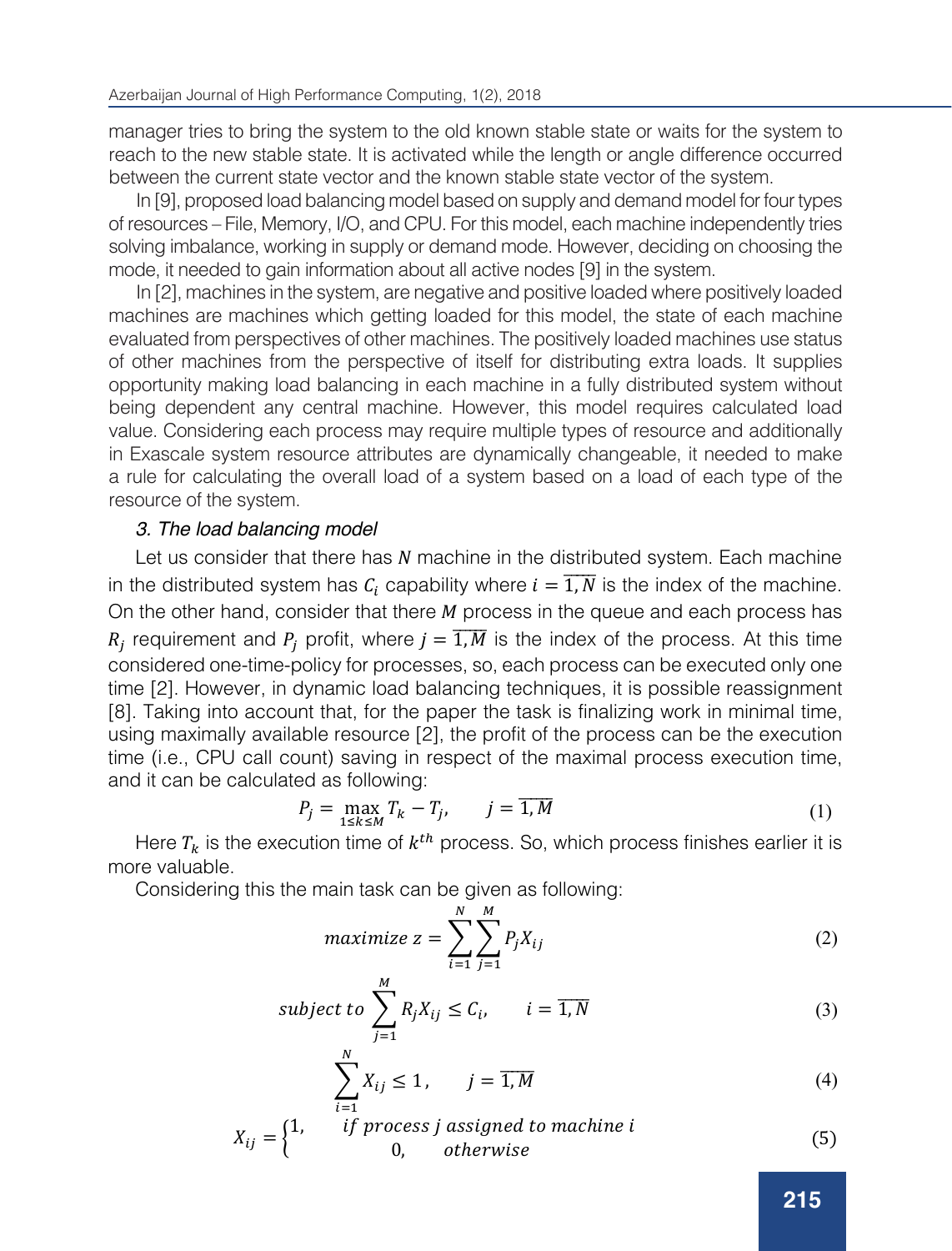#### Ulphat Bakhishoff

Here z is a gained total profit and  $X_{ij}$  is the process assignment configuration that indicates which process assigned to which machine. The load balancer should solve this process to assign processes to resources. The task is the Dynamic Programming problem named 0-1 Multiple Knapsack Problem (0-1MKP) [9]. There are several polynomial time solutions [10, 11] for this problem. Considering that process requirement may be not only for one resource but also for multiple resources, the parameter  *should be defined as multidimensional. In this case, the problem become* 0-1 Multiple Multidimensional Knapsack Problem (0-1MMKP) [12].

This model applies to traditional systems. However, in Exascale systems, the load balancer should handle dynamic and interactive events too [2]. That's why it should be activated based on dynamic and interactive events.

#### *3.1. Handling unintentional communications of processes with the system.*

The processes defined here, are not processes, which can be executed in the local machine in given response time. So, in the paper, it's looked at the processes which cannot be executed in the local machine within given response time [3]. In this case occurs global activity [2, 3]. Therefore, the processes mentioned above are the total collections of global activities. In this case, the capability of each machine for global activities is dependent on the total capability of the machine and total requirements of internal processes.

$$
C_i = C_i^{total} - \sum_{j \in internal} R_j, \qquad i = \overline{1, N}
$$
 (6)

 $\mathcal{O}(\mathcal{O}_\mathcal{O})$  ,  $\mathcal{O}(\mathcal{O}_\mathcal{O})$  ,  $\mathcal{O}(\mathcal{O}_\mathcal{O})$  ,  $\mathcal{O}(\mathcal{O}_\mathcal{O})$  ,  $\mathcal{O}(\mathcal{O}_\mathcal{O})$ 

So, the capabilities of the machines are dynamically changing. On the other hand, in Exascale systems, process requirements and resource attributes are dynamically changeable [7]. For this reason, the parameters  $C_i, C_i^{total}$ , and  $R_j$  from the model which described above, should be defined as  $c_i(t)$ ,  $c_i^{total}(t)$ , and  $R_j(t)$  properly. If the current effective resources [7] are not enough to finish the task in the given time limit, new resources have to be discovered [13]. It means that, after resource discovery, the resource count also changed.

For this reason, the machine count parameter  $N$  should also be defined a timedependent,  $N(t)$ . Here t denotes the current time moment. The load balancer should be activated at this time moment and should calculate current capabilities of the machine with following instead of equation 6.

$$
C_i(t) = C_i^{total}(t) - \sum_{j \in internal} R_j(t), \qquad i = \overline{1, N(t)}
$$
(7)

In a distributed system each machine can calculate its current capability with equation 7, and share results with others.

### *3.2. Handling unintentional forks or communications between processes*

*3.3. 0-1Multiple knapsack model for Exascale system.*

At the same time, considering a process being able to fork new processor able to communicate with another process in Exascale systems [14], the process count parameter  *which described the above model, should also be defined as dependent* from current time moment –  $M(t)$ . The new processes have their execution times. Considering this at equation 1: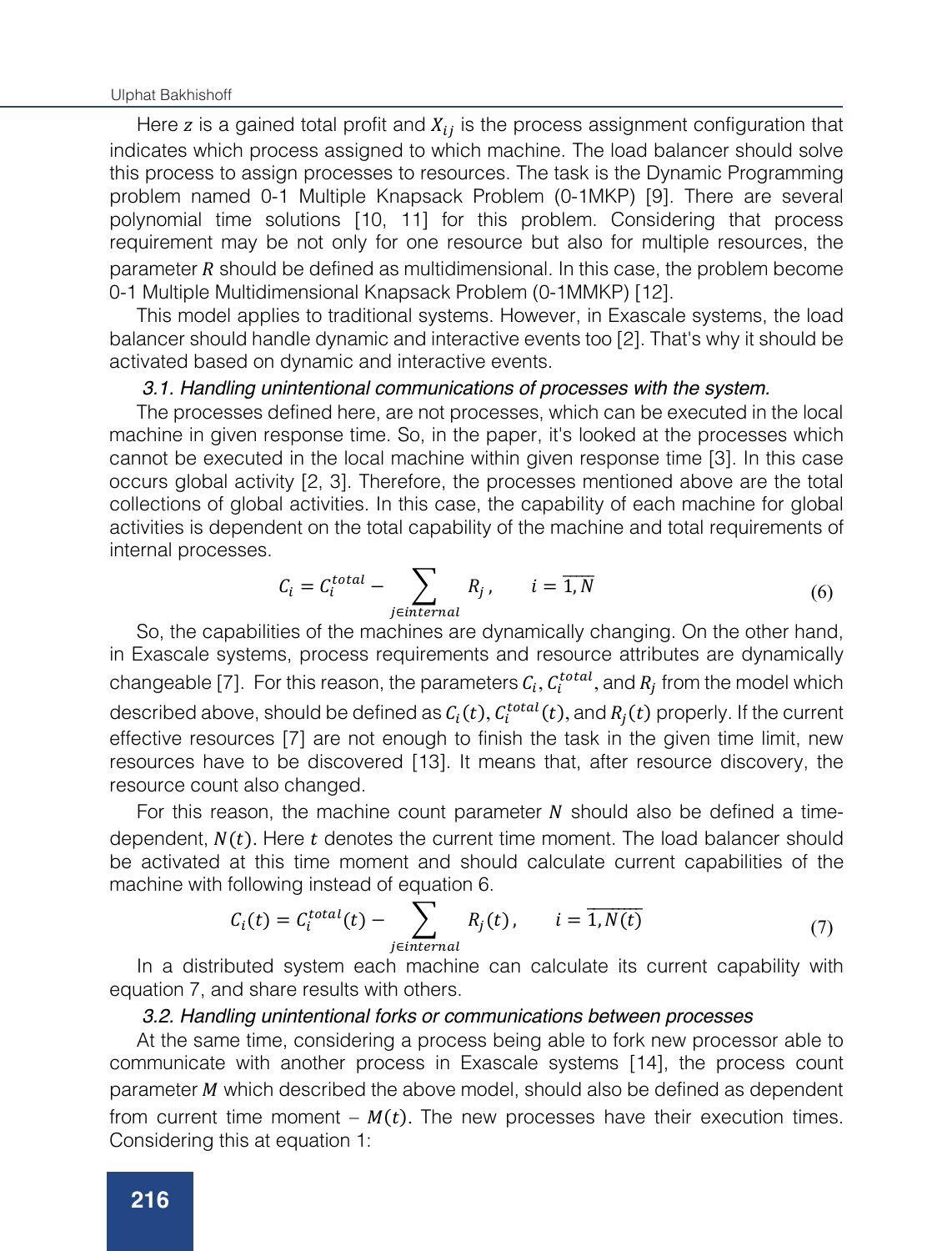$$
P_j(t) = \max_{1 \le k \le M(t)} T_k - T_j, \qquad j = \overline{1, M(t)}
$$
\n(8)

#### *3.3. 0-1Multiple knapsack model for Exascale system.*

Considering these conditions, the model described above, turn to the following form.

maximize 
$$
z(t) = \sum_{i=1}^{N(t)} \sum_{j=1}^{M(t)} P_j(t) X_{ij}
$$
 (9)

subject to 
$$
\sum_{j=1}^{M(t)} R_j(t)X_{ij} \le C_i(t), \qquad i = \overline{1, N(t)}
$$
 (10)

$$
\sum_{i=1}^{N(t)} X_{ij} \le 1, \qquad j = \overline{1, M(t)}
$$
 (11)

$$
X_{ij} = \begin{cases} 1, & \text{if process } j \text{ assigned to machine } i \\ 0, & \text{otherwise} \end{cases} \tag{12}
$$

In this model, the parameters  $N(t)$ ,  $M(t)$ ,  $P_i(t)$ ,  $R_i(t)$ ,  $C_i(t)$ ,  $z(t)$  are time-dependent, but there is not any functional dependency between these parameters and current time moment. These parameters denote values at observation time.

# *Conclusion*

The proposed model is applicable with state of the system at time t. This time moment is the moment of occurrence of the dynamic and interactive event of the Exascale system. This model solves challenge described in [4]. In distributed Exascale computing system equation 6 and equation 7 can be calculated in each machine and shared with others. However, equation 9 should be calculated in each loaded machine and should result from the same configuration X. The main problem is collecting information about all powerful machines and all global activities which occurred in the machine which isn't directly connected with the current machine. If the value of each calculated X configurations is same, it means all global activities until time moment t are handled, in other words, all dynamic and interactive events of Distributed Exascale system occurred until time moment t are handled. The ratio of the count of matching values of all configurations to the count of elements of the configuration matrix denotes success rate of the load balancing.

#### *References*

[1] Shalf, J., Dosanjh, S., & Morrison, J. (2010, June). Exascale computing technology challenges. In *International Conference on High Performance Computing for Computational Science* (pp. 1-25). Springer, Berlin, Heidelberg.

[2] Mirtaheri, S. L., & Grandinetti, L. (2017). Dynamic load balancing in distributed exascale computing systems. *Cluster Computing, 20*(4), 3677-3689.

[3] Sharma, S., Singh, S., & Sharma, M. (2008). Performance analysis of load balancing algorithms. *World Academy of Science, Engineering and Technology, 38*(3), 269-272.

[4] Khaneghah, E. M., Mollasalehi, F., Aliev, A. R., Ismayilova, N., Bakhishoff, U.